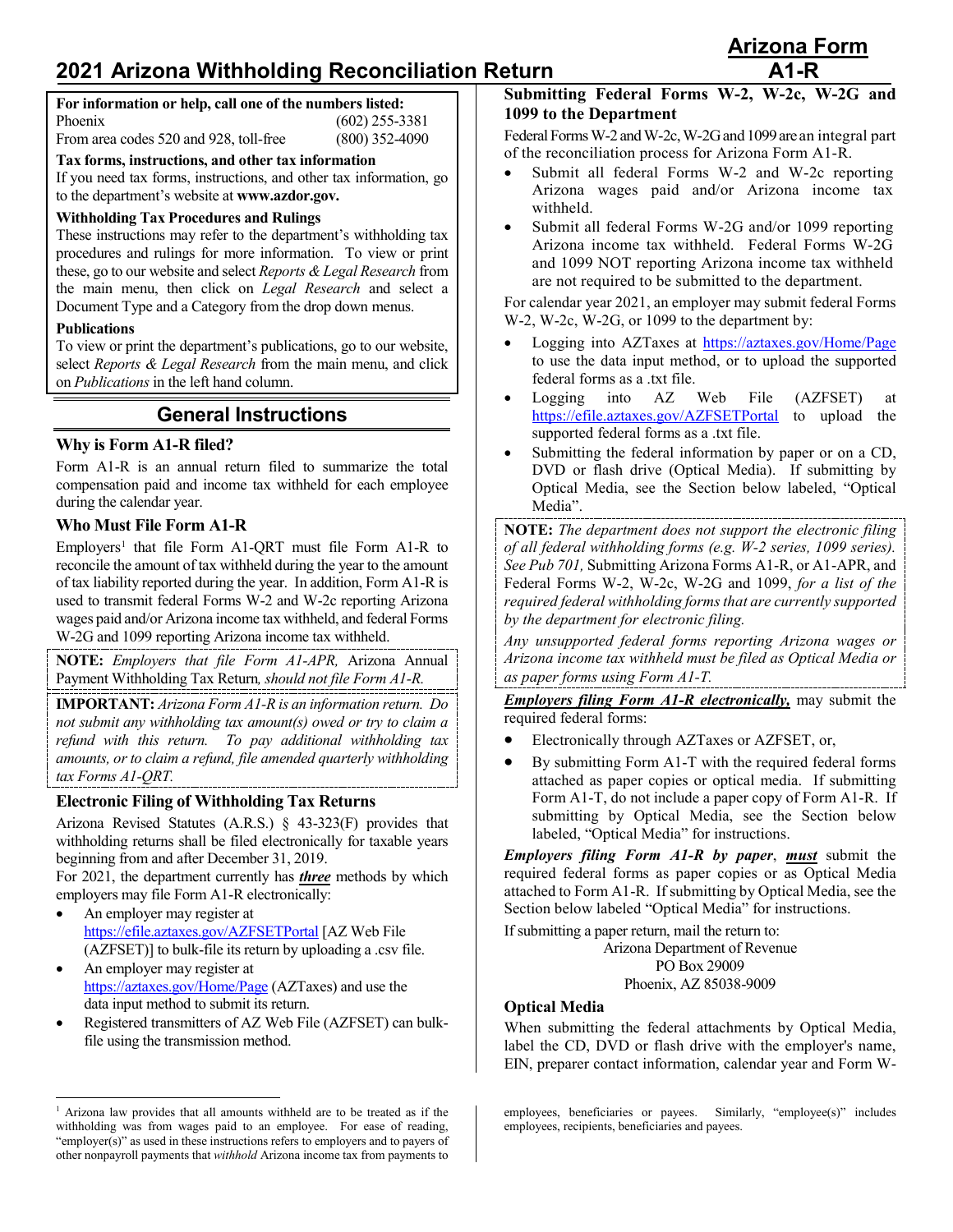2 or Form 1099 (or both, whichever applies). If the Optical Media is password protected, note that on the label and indicate the email address from which you will be sending the password to the department. Email the password separately to MediaLibrarian@azdor.gov. Include "Form W-2" or "Form 1099" (or both, whichever applies) in the subject line of the email. In the body of the email, include the same information that is on the label of the Optical Media.

#### **The department will not return or copy any Optical Media submitted**.

Employers submitting the information on Optical Media should secure the Optical Media in a hard case and include it with Form A1-R or Form A1-T.

For more details on submitting the required federal forms using Optical Media, see the department's publication, Pub. 701, *Submitting Arizona Forms A1-R, or A1-APR, and Federal Forms W-c. W-2c, W-2G and 1099.*

**CAUTION:** *The employer submits the Optical Media at its own risk. If the department cannot access the information on the Optical Media for any reason, the employer may need to provide the information again.* 

#### **Filing Tips**

- For layouts and business rules for electronically submitting federal Forms W-2, W-2c, W-2G and 1099, refer to the Department's Pub 701, or click here: [https://azdor.gov/e](https://azdor.gov/e-services/e-services-withholding-and-w-2-1099)[services/e-services-withholding-and-w-2-1099](https://azdor.gov/e-services/e-services-withholding-and-w-2-1099)
- Each wage and information return reportable to Arizona must include the employer or payer's Employer Identification Number (EIN). Do not truncate the employer or payer EIN.
- Do not truncate the employee's Social Security Number (SSN).

#### **Requesting a Waiver**

To request a waiver, submit Form 292, Electronic Filing and Payment Waiver Application, to the department. Form 292 is available at: https://azdor.gov/forms/other-forms/electronicfiling-and-payment-waiver-application.

Any employer who is required to file its withholding return electronically may apply to the director for an annual waiver from the electronic filing requirement. The waiver may be granted, which may be renewed for one subsequent year, if any of the following apply:

- The employer has no computer.
- The employer has no internet access.
- Any other circumstance considered to be worthy by the director.

A waiver is not required if the withholding return cannot be electronically filed for reasons beyond the employer's control, including situations in which the employer was instructed by the Internal Revenue Service (IRS), or the Arizona Department of Revenue (department) to file by paper.

Please contact the department at  $a$ zwebfilesupport $(a)$ <sub>azdor.gov</sub> if you need assistance in submitting your Arizona withholding return electronically.

#### **When is Form A1-R Due?**

*Form A1-R is due on or before January 31 of the year following the close of the calendar year.* 

#### **Timely Filing of Returns**

- The department determines the timeliness of an electronically filed tax return by the date of the electronic postmark. If the taxpayer and the electronic return preparer or the electronic return transmitter are in different time zones, it is the taxpayer's time zone, as determined by the taxpayer's address, that controls the timeliness of the electronically filed return. When a return has been electronically received on the host system of more than one electronic return preparer or electronic return transmitter during its ultimate transmission to the department, the return shall be deemed filed and received by the department on the date of the earliest electronic postmark.
- The department determines the timeliness of a paper-filed tax return by the postmark or other official mark of the United States Mail stamped on the envelope in which the return is mailed. See the department's ruling, GTR 16-1*, Timely Filing of Income or Withholding Tax Returns Through the United States Mail*.
- The department will accept proof of mailing from a private delivery service included in the Internal Revenue Service (IRS) list of designated private delivery services. Contact the private delivery service for information regarding how to obtain written proof of mailing.
- If the due date for the return falls on a Saturday, Sunday, or a legal holiday, the return is considered timely filed if it is postmarked the next business day. See the department's ruling, GTR 16-2*, Timely Filing of Income or Withholding Tax Return – Holidays and Weekends*.

### **Extension of Time to File Form A1-R**

You may apply for a 30-day extension of time to file Form A1-R. When asking for an extension, you must show good cause. You must file the extension request as soon as you know that you need an extension. The extension request must be mailed on or before January 31. For details on how to request an extension, see Withholding Tax Procedure (WTP) 11-1, *Procedure for Requesting Extension of the Filing Deadline for Annual Withholding Tax Returns*.

If you are required to pay by EFT and are making a payment with your extension request, see the Section, *Payments by Electronic Funds Transfer*, for options to make your extension payment.

If you are not required to pay by EFT and are making a payment with your extension request, you must make that payment with a completed Form A1-WP. Show that the payment is for the 4th Quarter of the year for which you requested the extension.

## **Filing Original Returns**

File this form only on a calendar year basis. File one Form A1-R per Employer Identification Number (EIN) per calendar year, regardless of the source of the withholding. Submit Form A1-R electronically unless the employer has been granted a waiver, or has been instructed to file a paper return by the IRS or by the department.

A Payroll Service Company must submit Form A1-R electronically.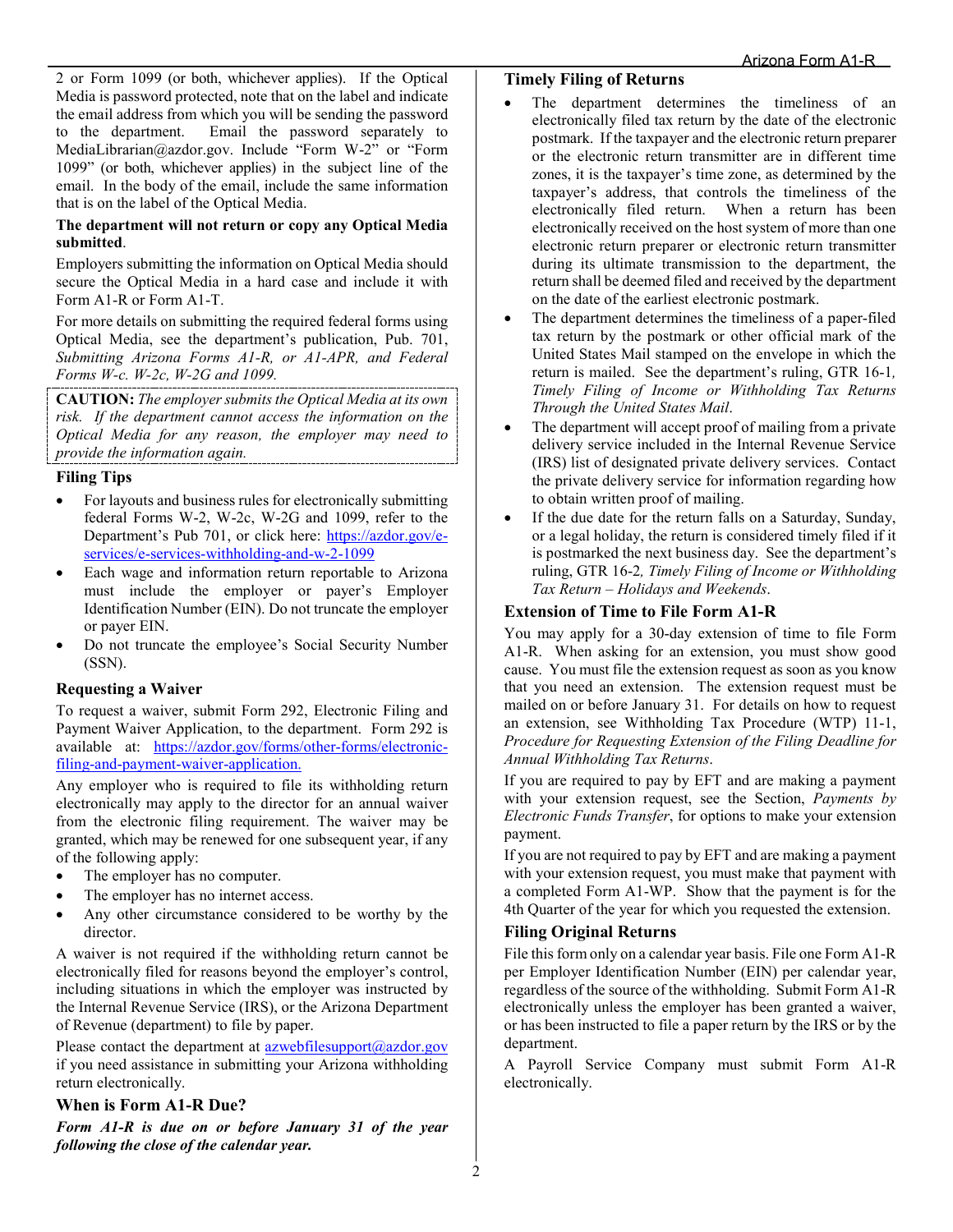**NOTE:** *Arizona law states that all amounts withheld are to be treated as if the withholding was from wages paid to an employee. If you file federal Form 941 or Form 944 to report federal withholding on Arizona wages and federal Form 945 to report federal withholding on Arizona non-wage payments for the same EIN, file one A1-R to report and reconcile your total Arizona withholding for the year, regardless of the source of that withholding. Do not file more than one original A1-R for the same EIN for the same calendar year.* 

## **What to Do If You Close Your Business**

When your business is sold, discontinued, converted to a new form, or all your employees are dismissed, you must notify the department by filing a final return and request the department close your withholding account. Until you request the department close your withholding account, your withholding return(s) will continue to be due.

#### **To file your final Form A1-R**

- Check Box C if you are submitting this form during calendar year 2022 due to an account cancellation during 2022.
- Check Box D if you are cancelling your withholding account due to a merger or acquisition and the surviving employer is filing Forms W-2.
- Complete the remainder of the return to reconcile your Arizona income tax withholding liability for the year in which your account was closed.

Include state copies of Forms W-2, W-2c, W-2G, and 1099 with the final return.

**NOTE:** *To close your account, you must file a final Form A1- R and file a final Form A1-QRT for the calendar quarter during which final wages were paid. Refer to the instructions for Form A1-QRT for assistance in filing your final Form A1-QRT.* 

#### **Filing Amended Returns**

If this is an amended Form A1-R, check the "Amended Return" box. Enter the amended amounts in all areas of the form. Complete Part 4 to explain why an amended return is being filed. Include amended federal Forms W-2, W-2c, W-2G and 1099.

*Unless the employer was granted a waiver to file its original return by paper, or was directed by the IRS or the department to file the original Form A1-R as a paper return, amended Forms A1-R shall be submitted electronically using either AZFSET or a registered transmitter.* For additional information on either of these methods, see the preceding section labeled, *Electronic Filing of Withholding Tax Returns*.

**NOTE:** *Amended Forms A1-R cannot be submitted through AZTaxes. If the AZTaxes.gov data entry method was used to file the original return, the amended return must be filed by paper.* 

#### **Penalties**

This form is an information return. The penalty for failing to file, filing late (including extensions) or filing an incomplete return is \$100 for each month or fraction of a month that the failure continues, up to a maximum of \$500.

## **Specific Instructions**

#### **Part 1 – Taxpayer Information**

All returns, statements, or other documents filed with the department must have the taxpayer's EIN indicated on them. Employers who fail to include their EIN may be subject to a penalty.

#### **Employer Information**

Enter the employer's name, EIN, address, and telephone number in the spaces provided.

If the employer has a foreign address, enter the information in the following order: city, province or state, and country. Follow the country's practice for entering the postal code. **Do not abbreviate the country's name.**

#### **Check Boxes:**

#### **A. Amended Return**

Check Box A, "Amended Return" if this is an amended Form A1-R. Explain why you are amending the return in Part 4. Include the corrected copies of Forms W-2, W-2c, W-2G and 1099 (with Arizona withholding) with your amended Form A1-R.

#### **B. Address Change**

Check Box B, "Address Change" if you had an address change since you last filed Form A1-R. Enter your current address in Part 1.

#### **C. Early-Filed Final Return**

Check Box C if you cancelled your withholding account during 2021 and are filing your final reconciliation during 2021.

#### **D. Cancellation Due to Merger or Acquisition**

Check Box D if you cancelled your withholding account due to a merger or acquisition and the surviving employer is filing Forms W-2.

#### **E. Surviving Employer is Filing Form A1-R**

Check Box E if Form A1-R is being filed by the *surviving employer and the amount on line 1 is less than the amount on line 10* because the difference was remitted by the predecessor employer. Also, enter the predecessor employer name and EIN in the spaces provided.

**NOTE:** *If you cancelled your withholding account during 2021, you may use the 2021 Form A1-R to file your final reconciliation for 2022 before its normal due date of January 31, 2023. If you are filing an early return for 2022, check box C to indicate that this is an early-filed return for 2022.* 

#### **Part 2 – Federal Transmittal Information**

#### **Line 1**

Enter the total Arizona income tax withheld from wages paid to employees for 2021. This amount must be the same as shown on federal Forms W-2, W-2c, W-2G, or 1099.